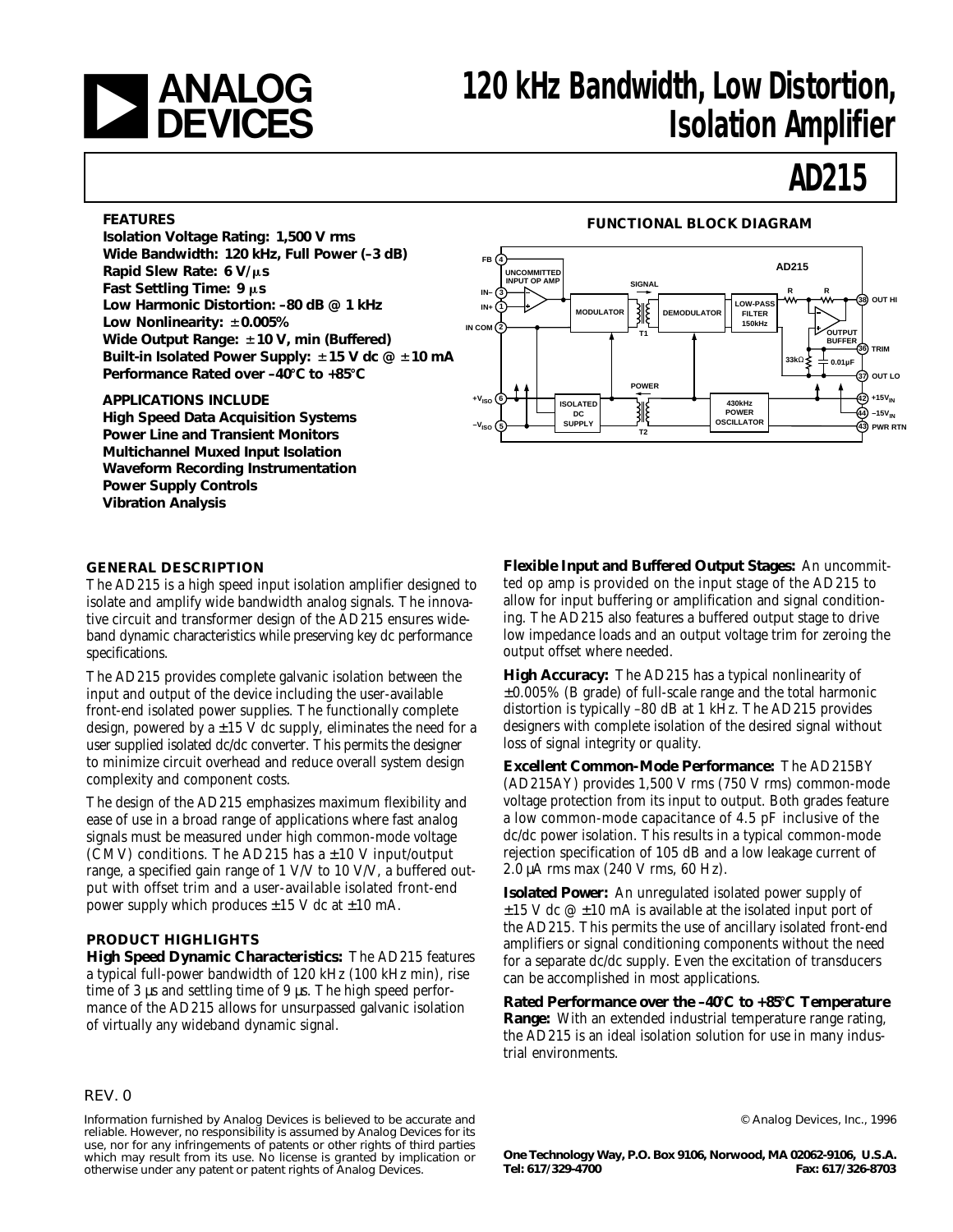# AD215-SPECIFICATIONS (Typical @ +25°C, V<sub>S</sub> = ±15 V dc, 2 kΩ output load, unless otherwise noted.)

|                                                                                                                                                                                                                                                                                              | AD215AY/BY                                                                                                                                                                                                                                                                                                                                                                                                                                                                   |                    |                                                               |                              |                                                                              |
|----------------------------------------------------------------------------------------------------------------------------------------------------------------------------------------------------------------------------------------------------------------------------------------------|------------------------------------------------------------------------------------------------------------------------------------------------------------------------------------------------------------------------------------------------------------------------------------------------------------------------------------------------------------------------------------------------------------------------------------------------------------------------------|--------------------|---------------------------------------------------------------|------------------------------|------------------------------------------------------------------------------|
| <b>Parameter</b>                                                                                                                                                                                                                                                                             | <b>Conditions</b>                                                                                                                                                                                                                                                                                                                                                                                                                                                            | Min                | Typ                                                           | Max                          | <b>Units</b>                                                                 |
| <b>GAIN</b><br>Range <sup>1</sup><br>Error<br>vs. Temperature<br>vs. Supply Voltage<br>vs. Isolated Supply Load <sup>2</sup><br>Nonlinearity <sup>3</sup><br>AD215BY Grade                                                                                                                   | $G = 1$ V/V, No Load on $V_{ISO}$<br>$0^{\circ}$ C to +85 $^{\circ}$ C<br>-40 $^{\circ}$ C to 0 $^{\circ}$ C<br>$\pm$ (14.5 V dc to 16.5 V dc)<br>$\pm 10$ V Output Swing, G = 1 V/V                                                                                                                                                                                                                                                                                         | $\mathbf{1}$       | $\pm 0.5$<br>$+15$<br>$+50$<br>$+100$<br>$+20$<br>$\pm 0.005$ | 10<br>$\pm 2$<br>$\pm 0.015$ | V/V<br>%<br>ppm/°C<br>ppm/°C<br>ppm/V<br>ppm/mA<br>$\%$                      |
| AD215AY Grade                                                                                                                                                                                                                                                                                | $\pm 10$ V Output Swing, G = 10 V/V<br>$\pm 10$ V Output Swing, G = 1 V/V<br>$\pm 10$ V Output Swing, G = 10 V/V                                                                                                                                                                                                                                                                                                                                                             |                    | $\pm 0.01$<br>$\pm 0.01$<br>$\pm 0.025$                       | ± 0.025                      | %<br>$\%$<br>$\%$                                                            |
| <b>INPUT VOLTAGE RATINGS</b><br><b>Input Voltage Rating</b><br>Maximum Safe Differential Range<br><b>CMRR</b> of Input Op Amp<br>Isolation Voltage Rating <sup>4</sup><br>AD215BY Grade<br>AD215AY Grade<br><b>IMRR</b> (Isolation Mode Rejection Ratio)<br>Leakage Current, Input to Output | $G = 1$ V/V<br>$IN+$ or $IN-$ , to $IN$ COM<br>Input to Output, AC, 60 Hz<br>100% Tested <sup>4</sup><br>$100\%$ Tested <sup>4</sup><br>$R_S \le 100 \Omega$ (IN+ & IN-), G = 1 V/V, 60 Hz<br>$R_S \le 100 \Omega$ (IN+ & IN-), G = 1 V/V, 1 kHz<br>$R_S \le 100 \Omega$ (IN+ & IN-), G = 1 V/V, 10 kHz<br>$R_S \le 1$ kΩ (IN+ & IN-), G = 1 V/V, 60 Hz<br>$R_S \le 1$ kΩ (IN+ & IN-), G = 1 V/V, 1 kHz<br>$R_S \le 1$ kΩ (IN+ & IN-), G = 1 V/V, 10 kHz<br>240 V rms, 60 Hz | ±10<br>1500<br>750 | ±15<br>100<br>120<br>100<br>80<br>105<br>85<br>65             | $\boldsymbol{2}$             | V<br>V<br>dB<br>V rms<br>V rms<br>dB<br>dB<br>dB<br>dB<br>dB<br>dB<br>μA rms |
| <b>INPUT IMPEDANCE</b><br><b>Differential</b><br><b>Common Mode</b>                                                                                                                                                                                                                          | $G = 1$ V/V                                                                                                                                                                                                                                                                                                                                                                                                                                                                  |                    | 16<br>2  4.5                                                  |                              | $M\Omega$<br>$G\Omega$   pF                                                  |
| <b>INPUT OFFSET VOLTAGE</b><br>Initial<br>vs. Temperature                                                                                                                                                                                                                                    | $@ + 25°C$<br>$0^{\circ}$ C to +85 $^{\circ}$ C<br>-40 $^{\circ}$ C to 0 $^{\circ}$ C                                                                                                                                                                                                                                                                                                                                                                                        |                    | $\pm 0.4$<br>$\pm 2$<br>±20                                   | ±2.0                         | mV<br>$\mu$ V/°C<br>$\mu$ V/°C                                               |
| <b>OUTPUT OFFSET VOLTAGE</b><br>Initial<br>vs. Temperature<br>vs. Supply Voltage<br>vs. Isolated Supply Load <sup>2</sup>                                                                                                                                                                    | $@ +25°C$ , Trimmable to Zero<br>$0^{\circ}$ C to +85 $^{\circ}$ C<br>-40 $\rm ^{\circ}C$ to 0 $\rm ^{\circ}C$                                                                                                                                                                                                                                                                                                                                                               | $\bf{0}$           | $-35$<br>±30<br>$\pm80$<br>±350<br>$-35$                      | $-80$                        | mV<br>$\mu$ V/°C<br>$\mu$ V/°C<br>$\mu V/V$<br>$\mu V$ /mA                   |
| <b>INPUT BIAS CURRENT</b><br>Initial<br>vs. Temperature                                                                                                                                                                                                                                      | @ $+25^{\circ}$ C<br>-40 $^{\circ}$ C to +85 $^{\circ}$ C                                                                                                                                                                                                                                                                                                                                                                                                                    |                    | 300<br>±400                                                   |                              | nA<br>nA                                                                     |
| INPUT DIFFERENCE CURRENT<br>Initial<br>vs. Temperature                                                                                                                                                                                                                                       | @ $+25^{\circ}$ C<br>-40 $^{\circ}$ C to +85 $^{\circ}$ C                                                                                                                                                                                                                                                                                                                                                                                                                    |                    | $\pm3$<br>±40                                                 |                              | nA<br>nA                                                                     |
| <b>INPUT VOLTAGE NOISE</b><br><b>Input Voltage Noise</b>                                                                                                                                                                                                                                     | Frequency > 10 Hz                                                                                                                                                                                                                                                                                                                                                                                                                                                            |                    | 20                                                            |                              | $nV/\sqrt{Hz}$                                                               |
| DYNAMIC RESPONSE (2 kΩ Load)<br>Full Signal Bandwidth (-3 dB)<br>Transport Delay <sup>6</sup><br><b>Slew Rate</b><br><b>Rise Time</b>                                                                                                                                                        | $G = 1$ V/V, 20 V pk-pk Signal<br>$\pm 10$ V Output Swing<br>10% to 90%, $\pm 10$ V Output Swing                                                                                                                                                                                                                                                                                                                                                                             | 100                | 120<br>2.2<br>6<br>3                                          |                              | kHz<br>μs<br>$V/\mu s$<br>μs                                                 |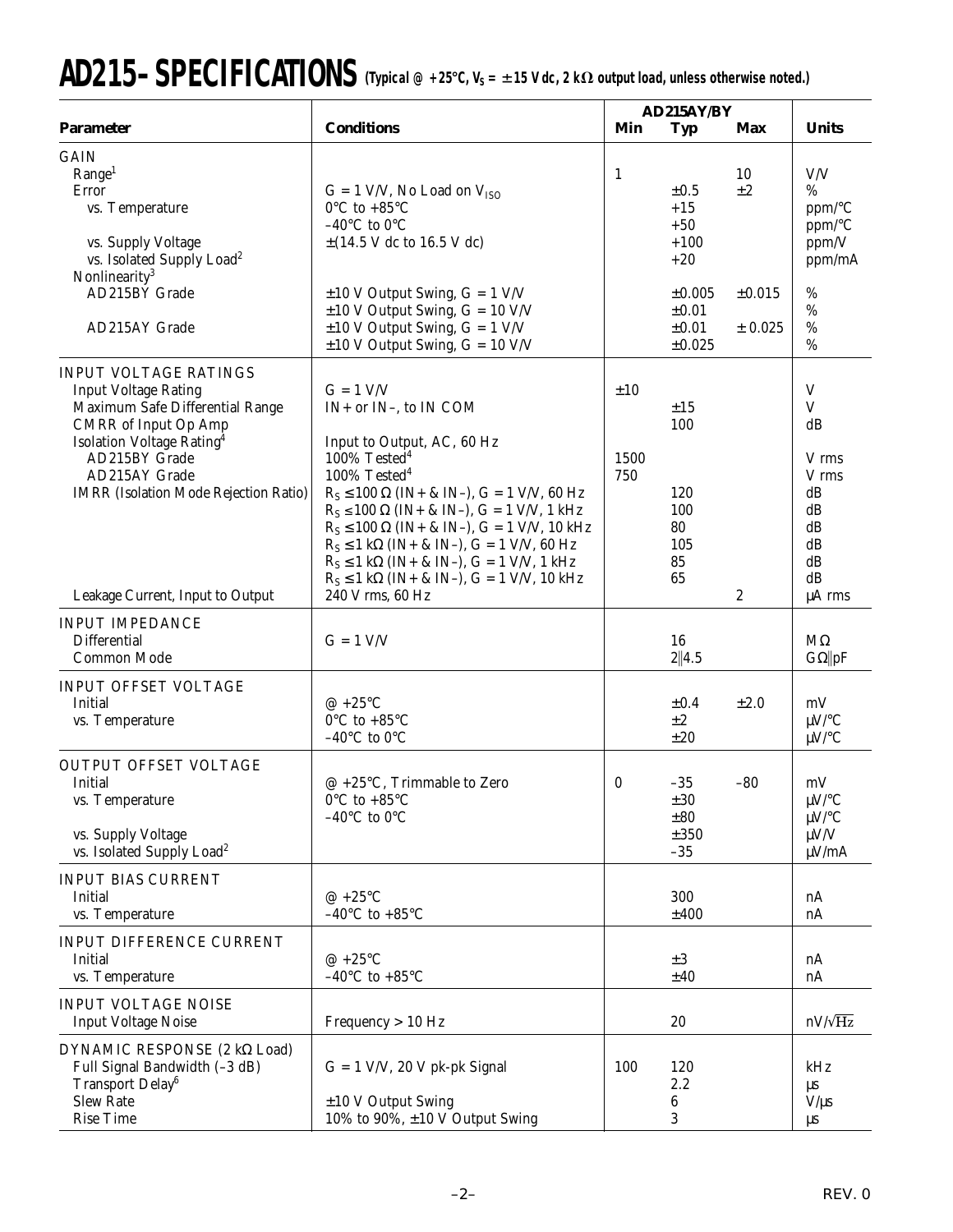|                                                                                                                                                                      |                                                                                                                                                   | AD215AY/BY      |                                                         |                |                                                                      |
|----------------------------------------------------------------------------------------------------------------------------------------------------------------------|---------------------------------------------------------------------------------------------------------------------------------------------------|-----------------|---------------------------------------------------------|----------------|----------------------------------------------------------------------|
| <b>Parameter</b>                                                                                                                                                     | <b>Conditions</b>                                                                                                                                 | Min             | <b>Typ</b>                                              | Max            | <b>Units</b>                                                         |
| DYNAMIC RESPONSE (2 kΩ Load) Cont.<br><b>Settling Time</b><br>Overshoot<br>Harmonic Distortion Components<br><b>Overload Recovery Time</b>                           | to $\pm 0.10\%$ , $\pm 10$ V Output Swing<br>@ 1 kHz<br>@ 10 kHz<br>$G = 1$ V/V, $\pm 15$ V Drive                                                 |                 | 9<br>$\mathbf{1}$<br>$-80$<br>$-65$<br>5                |                | $\mu s$<br>%<br>dB<br>dB<br><b>LLS</b>                               |
| <b>Output Overload Recovery Time</b>                                                                                                                                 | G > 5                                                                                                                                             |                 | 10                                                      |                | <b>LLS</b>                                                           |
| <b>RATED OUTPUT</b><br>Voltage<br>Current<br>Max Capacitive Load<br><b>Output Resistance</b><br>Output Ripple and Noise <sup>7</sup>                                 | Out HI to Out LO<br>$2 k\Omega$ Load<br>1 MHz Bandwidth<br>50 kHz Bandwidth                                                                       | ±10<br>±5       | 500<br>1<br>10<br>2.5                                   |                | V<br>mA<br>pF<br>$\Omega$<br>mV pk-pk<br>mV pk-pk                    |
| <b>ISOLATED POWER OUTPUT<sup>8</sup></b><br>Voltage<br>vs. Temperature<br>Current at Rated Supply Voltage <sup>2, 9</sup><br>Regulation<br>Line Regulation<br>Ripple | No Load<br>$0^{\circ}$ C to +85 $^{\circ}$ C<br>$-40^{\circ}$ C to $0^{\circ}$ C<br>No Load to Full Load<br>1 MHz Bandwidth, No Load <sup>2</sup> | ± 14.25         | $\pm 15$<br>$+20$<br>$+25$<br>±10<br>$-90$<br>290<br>50 | ±17.25         | V<br>$mV$ <sup>o</sup> C<br>$mV$ /°C<br>mA<br>mV/V<br>mV/V<br>mV rms |
| <b>POWER SUPPLY</b><br><b>Supply Voltage</b><br>Current                                                                                                              | <b>Rated Performance</b><br>Operating <sup>10</sup><br>Operating $(+15 \text{ V } dc/-15 \text{ V } dc$ Supplies)                                 | ±14.5<br>±14.25 | ±15<br>$+40/-18$                                        | ±16.5<br>±17   | V dc<br>V dc<br>mA                                                   |
| <b>TEMPERATURE RANGE</b><br><b>Rated Performance</b><br><b>Storage</b>                                                                                               |                                                                                                                                                   | $-40$<br>$-40$  |                                                         | $+85$<br>$+85$ | $\rm ^{\circ}C$<br>$\circ$ C                                         |

**NOTES** 

<sup>1</sup>The gain range of the AD215 is specified from 1 to 10 V/V. The AD215 can also be used with gains of up to 100 V/V. With a gain of 100 V/V a 20% reduction in the -3 dB bandwidth specification occurs and the nonlinearity degrades to  $\pm 0.02\%$  typical.

<sup>2</sup>When the isolated supply load exceeds  $\pm 1$  mA, external filter capacitors are required in order to ensure that the gain, offset, and nonlinearity specifications are preserved and to maintain the isolated supply full load ripple below the specified 50 mV rms. A value of 6.8 µF is recommended.

<sup>3</sup> Nonlinearity is specified as a percent (of full-scale range) deviation from a best straight line.

<sup>4</sup>The isolation barrier (and rating) of every AD215 is 100% tested in production using a 5 second partial discharge test with a failure detection threshold of 150 pC. All "B" grade devices are tested with a minimum voltage of 1,800 V rms. All "A" grade devices are tested with a minimum voltage of 850 V rms.

<sup>5</sup>The AD215 should be allowed to warm up for approximately 10 minutes before any gain and/or offset adjustments are made.

 ${}^{6}$ Equivalent to a 0.8 degrees phase shift.

<sup>7</sup>With the  $\pm$  15 V dc power supply pins bypassed by 2.2  $\mu$ F capacitors at the AD215 pins.

<sup>8</sup>Caution: The AD215 design does not provide short circuit protection of its isolated power supply. A current limiting resistor may be placed in series with the isolated power terminals and the load in order to protect the supply against inadvertent shorts.

<sup>9</sup>With an input power supply voltage greater than or equal  $\pm 15$  V dc, the AD215 may supply up to  $\pm 15$  mA from the isolated power supplies.

 $10$ Voltages less than 14.25 V dc may cause the AD215 to cease operating properly. Voltages greater than  $\pm 17.5$  V dc may damage the internal components of the AD215 and consequently should not be used.

Specifications subject to change without notice.

#### **CAUTION**

ESD (electrostatic discharge) sensitive device. Electrostatic charges as high as 4000 V readily accumulate on the human body and test equipment and can discharge without detection. Although the AD215 features proprietary ESD protection circuitry, permanent damage may occur on devices subjected to high energy electrostatic discharges. Therefore, proper ESD precautions are recommended to avoid performance degradation or loss of functionality.

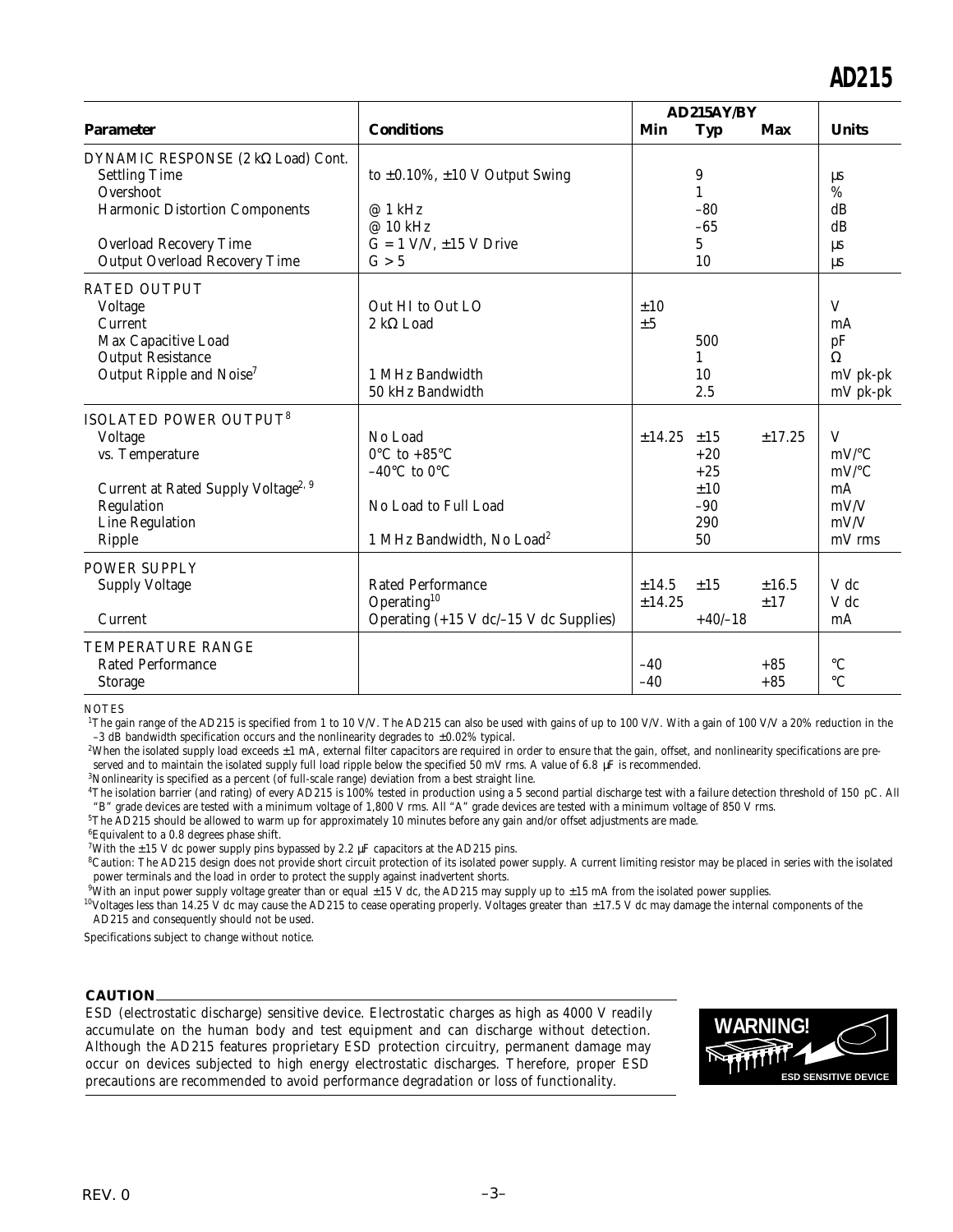

Figure 1. Functional Block Diagram

### **PIN CONFIGURATIONS**



### **AD215 PIN DESIGNATIONS**

| Pin              | <b>Designation</b>    | <b>Function</b>                   |
|------------------|-----------------------|-----------------------------------|
| 1                | $IN+$                 | Noninverting Input                |
| $\boldsymbol{2}$ | IN COM                | <b>Input Common</b>               |
| 3                | $IN-$                 | <b>Inverting Input</b>            |
| 4                | FB                    | Amplifier Feedback                |
| 5                | $-V_{ISO}$ OUT        | Isolated -15 V dc Power Supply    |
| 6                | $+VISO$ OUT           | Isolated +15 V dc Power Supply    |
| 36               | <b>TRIM</b>           | <b>Output Offset Trim Adjust</b>  |
| 37               | OUT LO                | <b>Output Low</b>                 |
| 38               | <b>OUT HI</b>         | Output High                       |
| 42               | $+15$ V <sub>IN</sub> | $+15$ V dc Power                  |
| 43               | PWR RTN               | $\pm 15$ V dc Power Supply Common |
| 44               | $-15$ $V_{IN}$        | $-15$ V dc Power                  |

#### **ORDERING GUIDE**

| Model   | <b>Temperature Range</b>           | $V_{CMV}$ | Nonlinearity <sup>*</sup> |
|---------|------------------------------------|-----------|---------------------------|
| AD215AY | $-40^{\circ}$ C to $+85^{\circ}$ C | 750       | 0.01%                     |
| AD215BY | $-40^{\circ}$ C to $+85^{\circ}$ C | 1500      | 0.005%                    |

\*Typical  $@ +25$ °C,  $G = 1$  V/V.

#### **INSIDE THE AD215**

The AD215 is a fully self-contained analog signal and power isolation solution. It employs a double-balanced amplitude modulation technique to perform transformer coupling of signals ranging in frequency from true dc values to those having frequencies of 120 kHz or less.

To generate the power supplies used for the isolated front-end circuitry, an internal clock oscillator drives the primary winding of the integral dc/dc power supply's transformer, T2. The resultant voltage developed across the secondary winding is then rectified and filtered for use as the isolated power supply.

This built-in isolated dc/dc converter provides sufficient power for both the internal isolated circuit elements of the AD215 as well as any ancillary components supplied by the user. It saves onboard space and component cost where additional amplification or signal conditioning is required.

After an input signal is amplified by the uncommitted op amp, it is modulated at a carrier frequency of approximately 430 kHz and applied across the primary winding of the signal isolation transformer T1.

The resultant signal induced on the secondary winding of the transformer is then demodulated and filtered using a low-pass Bessel response filter set at a frequency of 150 kHz. The function of the filter reconstructs the original signal as it appears on the input.

The signal transformer design and construction allow nonlinearity to be independent of both the specified temperature and gain ranges.

After complete reconstruction, the signal is subjected to an offset trim stage and final output buffer. The trim circuit allows the designer flexibility to adjust for any offset as desired.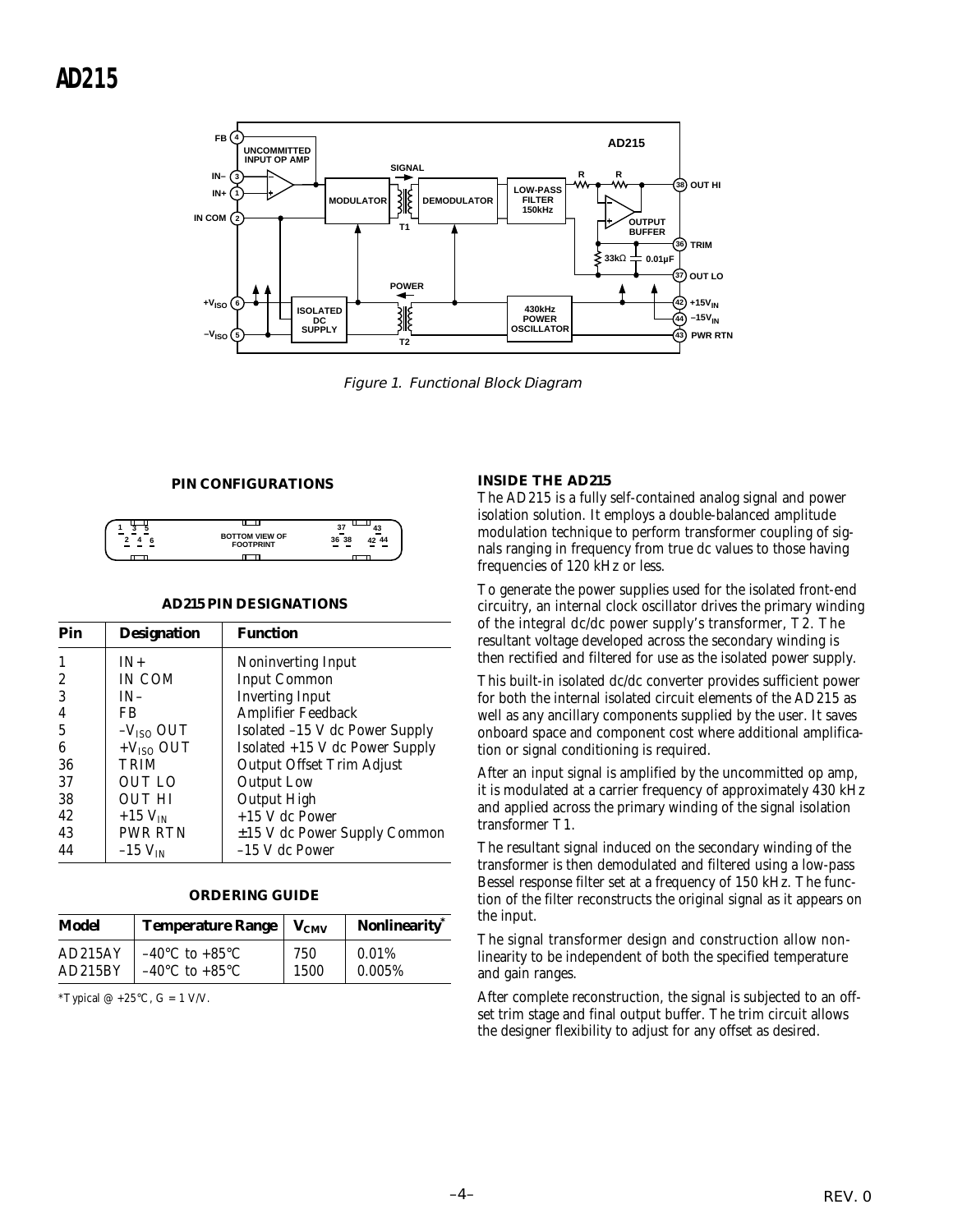

Figure 2. Gain Error vs. Temperature



Figure 3. Gain Nonlinearity vs. Output Voltage (G = 1 V/V)





Figure 4. Typical Common-Mode Rejection vs. Frequency



Figure 5. Normalized Gain as a Function of Signal Frequency



Figure 6. Phase Shift and Transport Delay vs. Frequency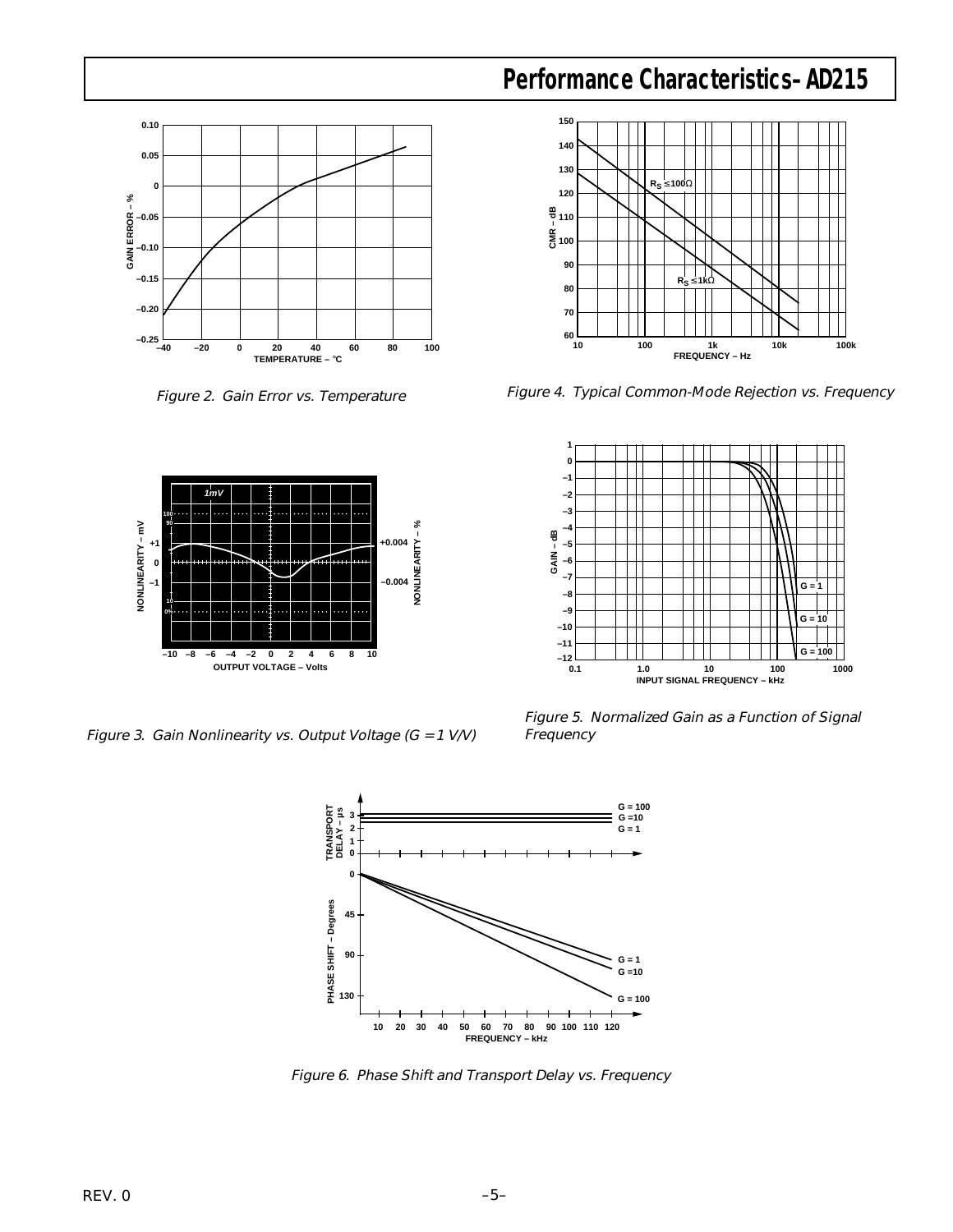# **AD215–Performance Characteristics**



Figure 7a. Overshoot to a Full-Scale Step Input  $(G = 1 \text{ V/V})$ 



Figure 7b. Undershoot to a Full-Scale Input  $(G = 1 \text{ V/V})$ 



±**10V, 15kHz STEP OUTPUT RESPONSE (G=1)**

Figure 8. Output Response to Full-Scale Step Input  $(G = 1 \text{ V/V})$ 



Figure 9.  $\pm V_{ISO}$  Supply Ripple vs. Load



Figure 10.  $\pm V_{ISO}$  Supply Voltage vs. Load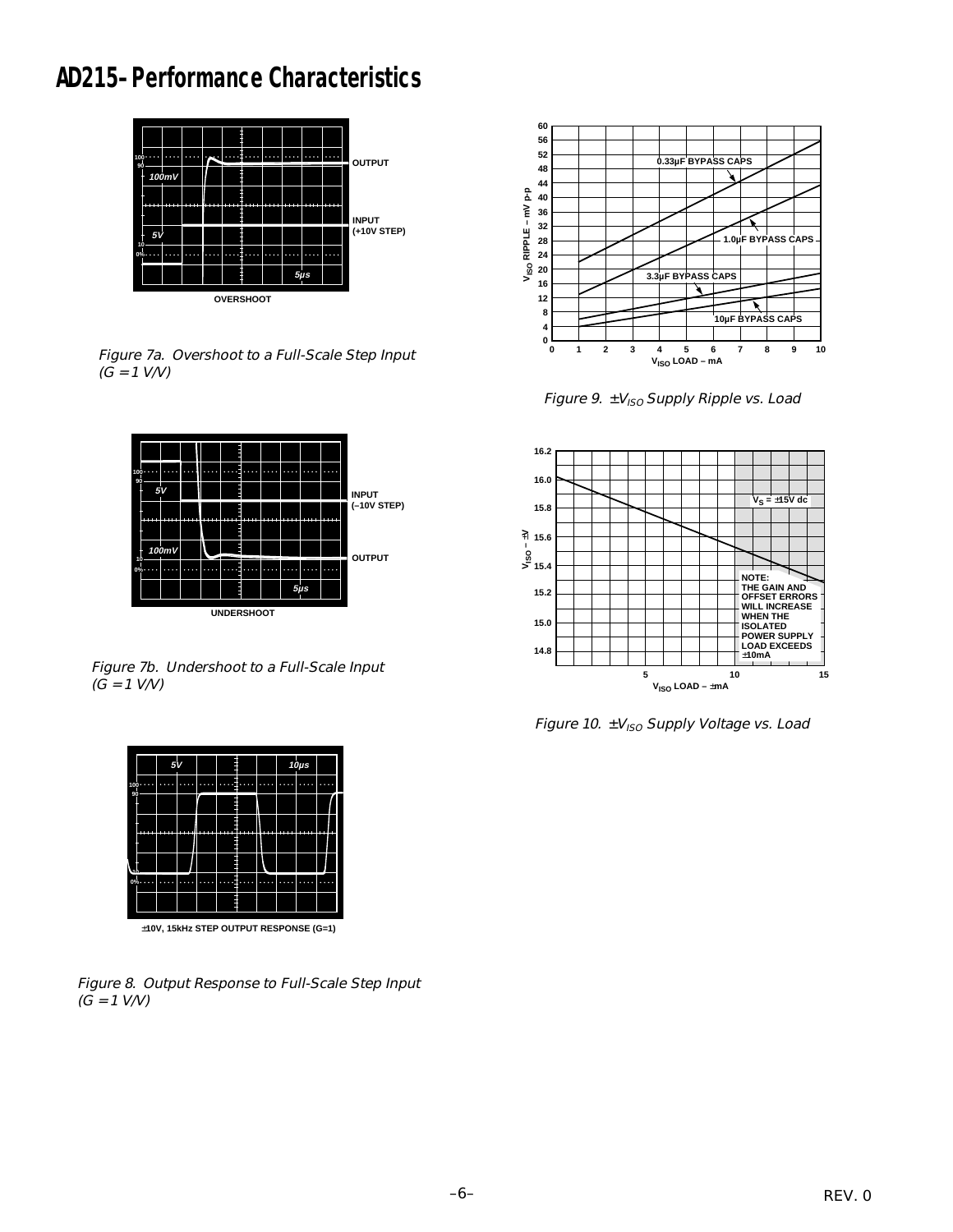### **POWERING THE AD215**

The AD215 is powered by a bipolar  $\pm 15$  V dc power supply connected as shown in Figure 11. External bypass capacitors should be provided in bused applications. Note that a small signal-related current (50 mA/ $V_{\text{OUT}}$ ) will flow out of the OUT LO pin (Pin 37). Therefore, the OUT LO terminals should be bused together and referenced at a single "Analog Star Ground" to the  $\pm 15$  V dc supply common as illustrated Figure 11.



Figure 11. Typical Power Supply Connections

### **Power Supply Voltage Considerations**

The rated performance of the AD215 remains unaffected for power supply voltages in the  $\pm 14.5$  V dc to  $\pm 16.5$  V dc range. Voltages below  $\pm 14.25$  V dc may cause the AD215 to cease operating properly.

Note: Power supply voltages greater than  $\pm 17.5$  V dc may damage the internal components and consequently should not be used.

### **USING THE AD215 Unity Gain Input Configuration**

The basic unity gain configuration for input signals of up to  $\pm 10$  V is shown in Figure 12.



Figure 12. Basic Unity Gain

### **Noninverting Configuration for Gain Greater Than Unity**

Figure 13 shows how to achieve a gain greater than one while continuing to preserve a very high input impedance. A recommended PC board layout for multichannel applications is shown in Figure 20b.



Figure 13. Noninverting Input Configuration for Gain > 1 V/V

In this circuit, the gain equation is as follows:

$$
V_O = (1 + R_F/R_G) \times V_{SIG}
$$

where:

- $V_O$  = Output Voltage (V)
- $V_{SIG}$  = Input Signal Voltage (V)
- $R_F$  = Feedback Resistor Value ( $\Omega$ )
- $R_G$  = Gain Resistor Value ( $\Omega$ )

The values for resistors  $R_F$  and  $R_G$  are subject to the following constraints:

- The total impedance of the gain network should be less than 10 kΩ.
- The current drawn in  $R_F$  is less than 1 mA at  $\pm 10$  V. Note that for each mA drawn by the feedback resistor, the isolated power supply drive capability decreases by 1 mA.
- Amplifier gain is set by the feedback  $(R_F)$  and gain resistor  $(R_G)$ .

It is recommended that  $R_F$  is bypassed with a 47 pF capacitor as shown.

Note: The 2 kΩ input resistor  $(R_{IN})$  in series with the input signal source and the IN+ terminal in Figures 12 and 13 is recommended to limit the current at the input terminals of the to 5.0 mA when the AD215 is not powered.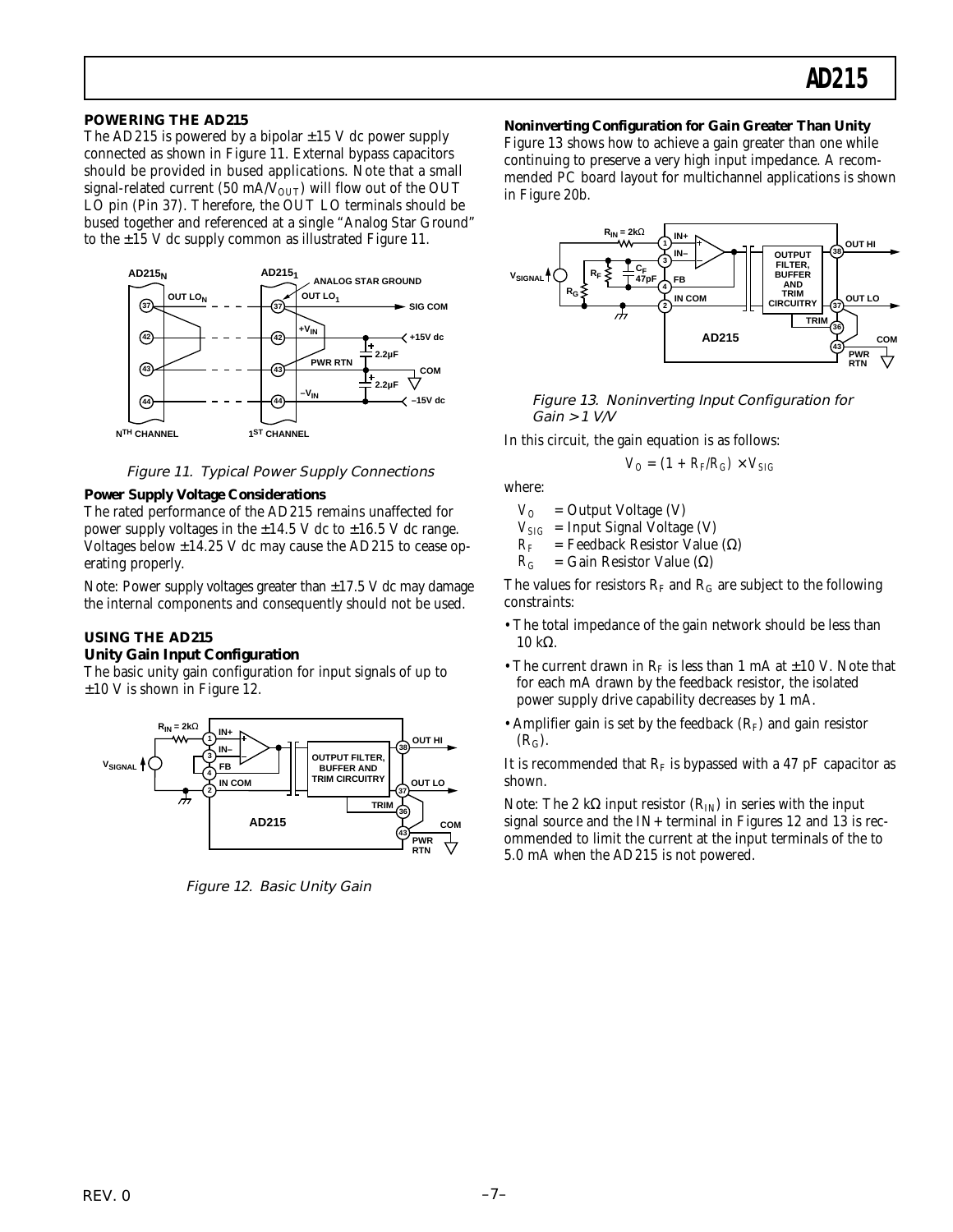# **AD215**

### **Compensating the Uncommitted Input Op Amp**

The open-loop gain and phase versus frequency for the uncommitted input op amp are given in Figure 14. These curves can be used to determine appropriate values for the feedback resistor  $(R_F)$  and compensation capacitor  $(C_F)$  to ensure frequency stability when reactive or nonlinear components are used.



Figure 14. Open-Loop Gain and Frequency Response

**Inverting, Summing or Current Input Configuration**

Figure 14 shows how the AD215 can measure currents or sum currents or voltages.



Figure 15. Noninverting Summing/Current Configuration For this circuit, the output voltage equation is:

$$
V_O = -R_F \times (I_S + V_{S1}/R_{S1} + V_{S2}/R_{S2} + \ldots)
$$

where:<br> $V$ 

- = Output Voltage (V)
- $V_{SI}$  = Input Voltage Signal 1 (V)
- $V_{S2}$  = Input Voltage Signal 2 (V)
- 
- $I_S$  = Input Current Source (A)<br> $R_F$  = Feedback Resistor ( $\Omega$ ) (10  $=$  Feedback Resistor (Ω) (10 kΩ, typ)
- $R_{SI}$  = Input Signal 1 Source Resistance ( $\Omega$ )
- $R_{S2}$  = Input Signal 2 Source Resistance ( $\Omega$ )

The circuit of Figure 15 can also be used when the input signal is larger than the  $\pm 10$  V input range of the isolator. For example, in Figure 15, if only  $V_{S1}$ ,  $R_{S1}$  and  $R_F$  were connected as shown with the solid lines, the input voltage span of  $V_{S1}$  could accommodate up to  $\pm 50$  V when R<sub>F</sub> = 10 kΩ and R<sub>S1</sub> = 50 kΩ.

### **GAIN AND OFFSET ADJUSTMENTS General Comments**

The AD215 features an output stage TRIM pin useful for zeroing the output offset voltage through use of user supplied circuitry.

When gain and offset adjustments are required, the actual compensation circuit ultimately used depends on the following:

- The input configuration mode of the isolation amplifier (noninverting or inverting).
- The placement of any adjusting potentiometer (on the isolator's input or output side).

As a general rule:

- Gain adjustments should be accomplished at the gain-setting resistor network at the isolator's input.
- To ensure stability in the gain adjustment, potentiometers should be located as close as possible to the isolator's input and its impedance should be kept low. Adjustment ranges should also be kept to a minimum since their resolution and stability is dependent upon the actual potentiometers used.
- Output adjustments may be necessary where adjusting potentiometers placed near the input would present a hazard to the user due to the presence of high common-mode voltages during the adjustment procedure.
- It is recommended that input offset adjustments are made prior to gain adjustments.
- The AD215 should be allowed to warm up for approximately 10 minutes before gain or offset adjustments are made.

### **Input Gain Adjustments for Noninverting Mode**

Figure 16 shows a suggested noninverting gain adjustment circuit. Note that the gain adjustment potentiometer  $R_p$  is incorporated into the gain-setting resistor network.



Figure 16. Gain Adjustment for Noninverting Configuration For a  $\pm 1\%$  trim range:

$$
(R_P \approx 1 \, k\Omega), R_C \approx 0.02 \times \frac{R_G \times R_F}{R_G + R_F}
$$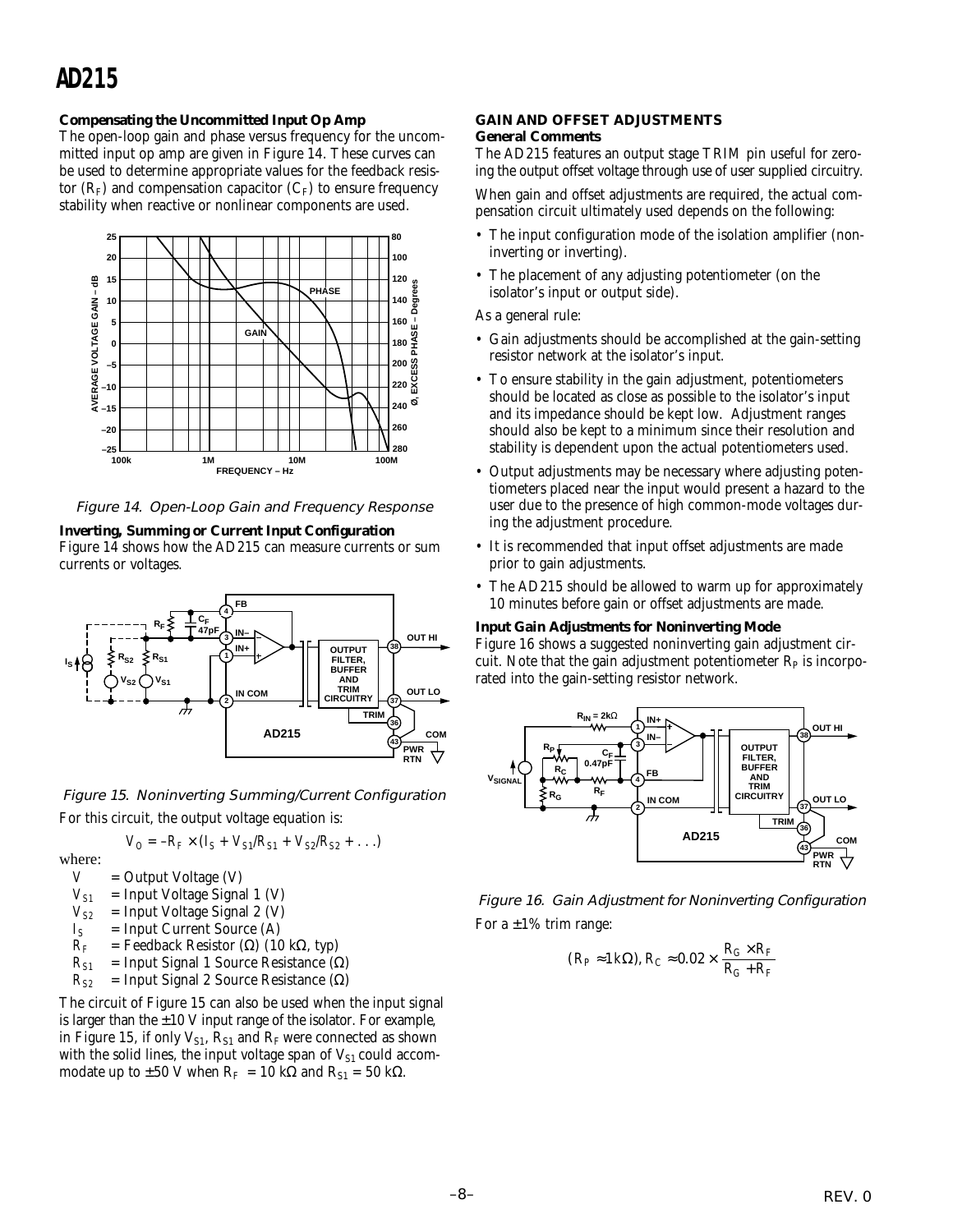### **Input Gain Adjustments for the Inverting Mode**

Figure 17 shows a suggested inverting gain adjustment circuit. In this circuit, gain adjustment is made using a potentiometer  $(R<sub>P</sub>)$  in the feedback loop. The adjustments are effective for all gains in the 1 to 10 V/V range.



Figure 17. Gain Adjustment for Inverting Configuration For an approximate  $\pm 1\%$  gain trim range,

$$
R_X = \frac{R_{IN} \times R_F}{R_{IN} + R_F}
$$

and select

$$
R_C = 0.02 \times R_{IN}
$$

while

$$
R_F < 10 \ k\Omega\\ C_F = 47 \ pF
$$

Note:  $R_F$  and  $R_{IN}$  should have matched temperature coefficient drift characteristics.

### **Output Offset Adjustments**

Figure 18 illustrates one method of adjusting the output offset voltage. Since the AD215 exhibits a nominal output offset of –35 mV, the circuit shown was chosen to yield an offset correction of 0 mV to +73 mV. This results in a total output offset range of approximately –35 mV to +38 mV.





### **Output Gain Adjustments**

Since the output amplifier stage of the AD215 is fixed at unity gain, any adjustments can be made only in a subsequent stage.

### **USING ISOLATED POWER**

Each AD215 provides an unregulated, isolated bipolar power source of  $\pm 15$  V dc  $\omega \pm 10$  mA, referred to the input common. This source may be used to power various ancillary components such as signal conditioning and/or adjustment circuitry, references, op amps or remote transducers. Figure 19 shows typical connections.



Figure 19. Using the Isolated Power Supplies

### **PCB LAYOUT FOR MULTICHANNEL APPLICATIONS**

The pin out of the AD215 has been designed to easily facilitate multichannel applications. Figure 20a shows a recommended circuit board layout for a unity gain configuration.



Figure 20a. PCB Layout for Unity Gain

### **CAUTION**

The AD215 design does not provide short-circuit protection of its isolated power supply. A current limiting resistor should be placed in series with the supply terminals and the load in order to protect against inadvertent shorts.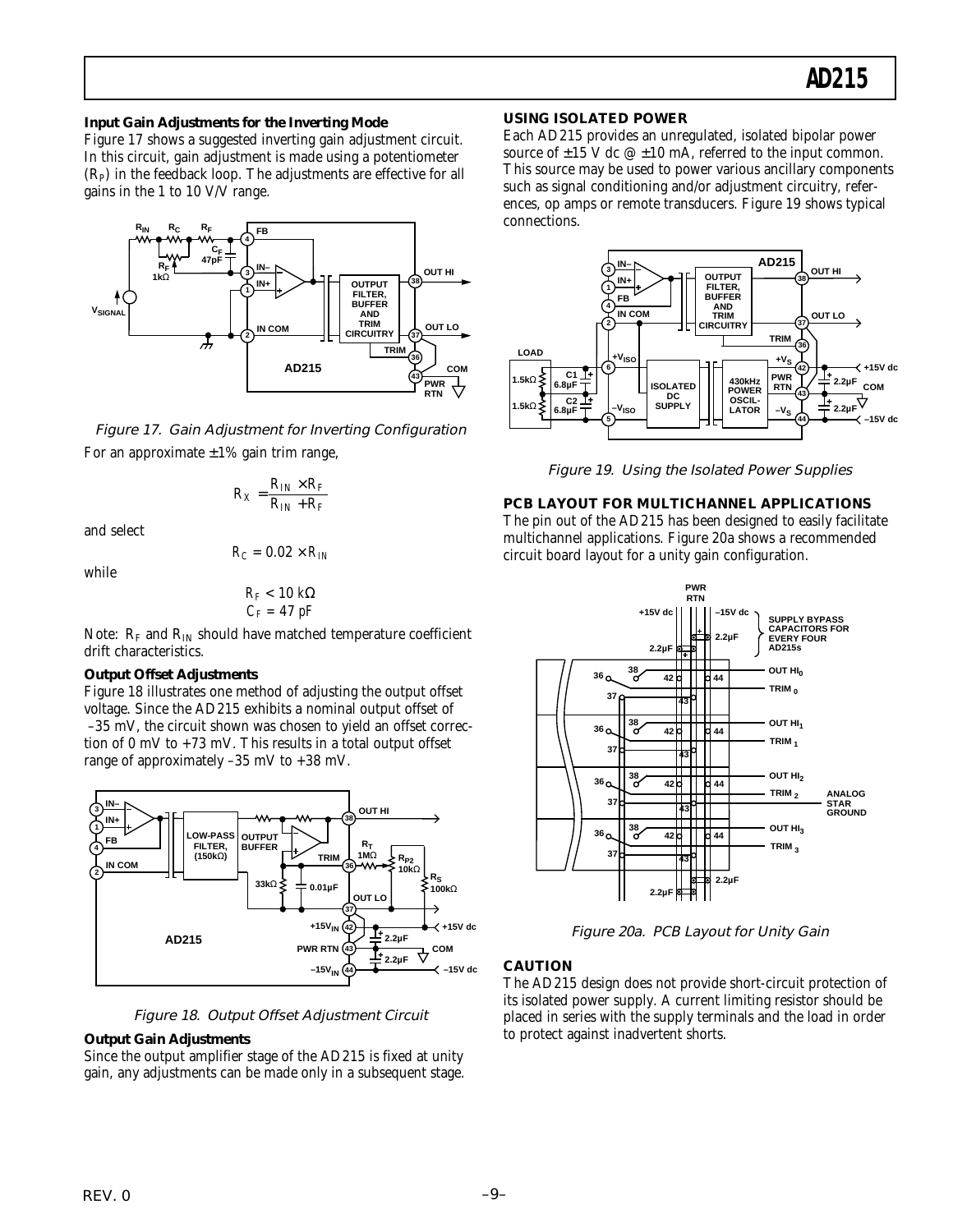# **AD215**

When gain setting resistors are used, 0.325" channel centers can still be achieved as shown in Figure 20b.



Figure 20b. PCB Layout for Gain Greater than Unity

### **APPLICATIONS EXAMPLES**

### **Motor Control**

Figure 21 shows an AD215 used in a dc motor control application. Its excellent phase characteristics and wide bandwidth are ideal for this type of application.





### **Multichannel Data Acquisition**

The current drive capabilities of the AD215's bipolar  $\pm$ 15 V dc isolated power supply is more than adequate to meet the modest ±800 µA supply current requirements for the AD7502 multiplexer. Digital isolation techniques should be employed to isolate the Enable (EN), A0 and A1 logic control signals.



Figure 22. Multichannel Data Acquisition Application

### **AC Transducer Applications**

In applications such as vibration analysis, where the user must acquire and process the spectral content of a sensor's signal rather than its "dc" level, the wideband characteristics of the AD215 prove most useful. Key specifications for ac transducer applications include bandwidth, slew rate and harmonic distortion. Since the transducer may be mechanically bonded or welded to the object under test, isolation is typically required to eliminate ground loops as well as protect the electronics used in the data acquisition system. Figure 23 shows an isolated strain gage circuit employing the AD215 and a high speed operational amplifier (AD744).

To alleviate the need for an instrumentation amplifier, the bridge is powered by a bipolar excitation source. Under this approach the common-mode voltage is  $\pm V_{SPAN}$  which is typically only a few millivolts, rather than the V<sub>EXC</sub>  $\div$  2 that would be achieved with a unipolar excitation source and Wheatstone bridge configuration.

Using two strain gages with a gage factor of 3 mV/V and a  $\pm 1.2$  V excitation signal, a  $\pm 6.6$  mV output signal will result. A gain setting of 454 will scale this low level signal to  $\pm 3$  V, which can then be digitized by a high speed, 100 kHz sampling ADC such as the AD7870.

The low voltage excitation is used to permit the front-end circuitry to be powered from the isolated power supplies of the AD215, which can supply up to  $\pm 10$  mA of isolated power at ±15 V. The bridge draws only 3.5 mA, leaving sufficient current to power the micropower dual BiFET (400 µA quiescent current) and the high speed AD744 BiFET amplifier (4 mA quiescent current).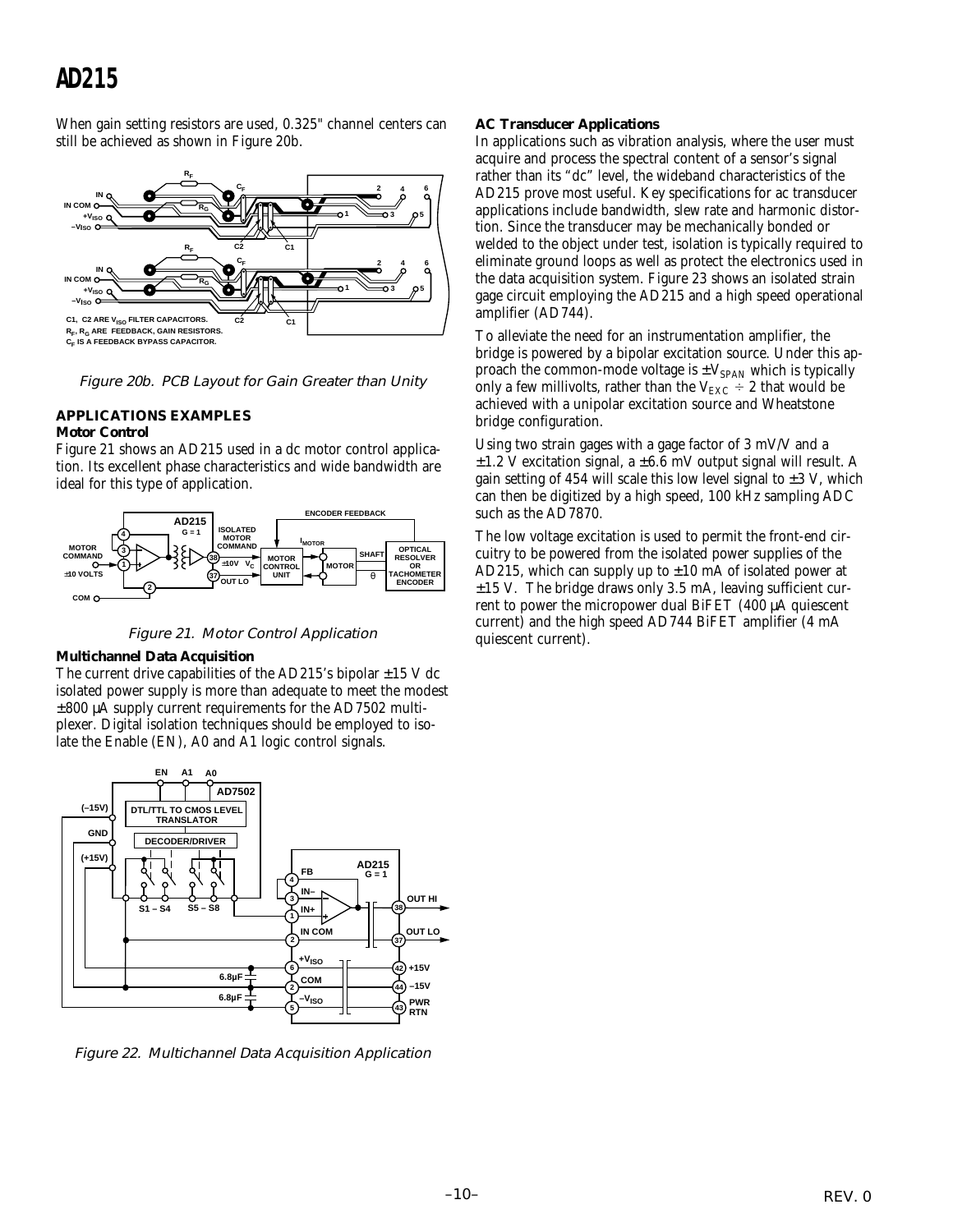

Figure 23. Strain Gage Signal Conditioning Application